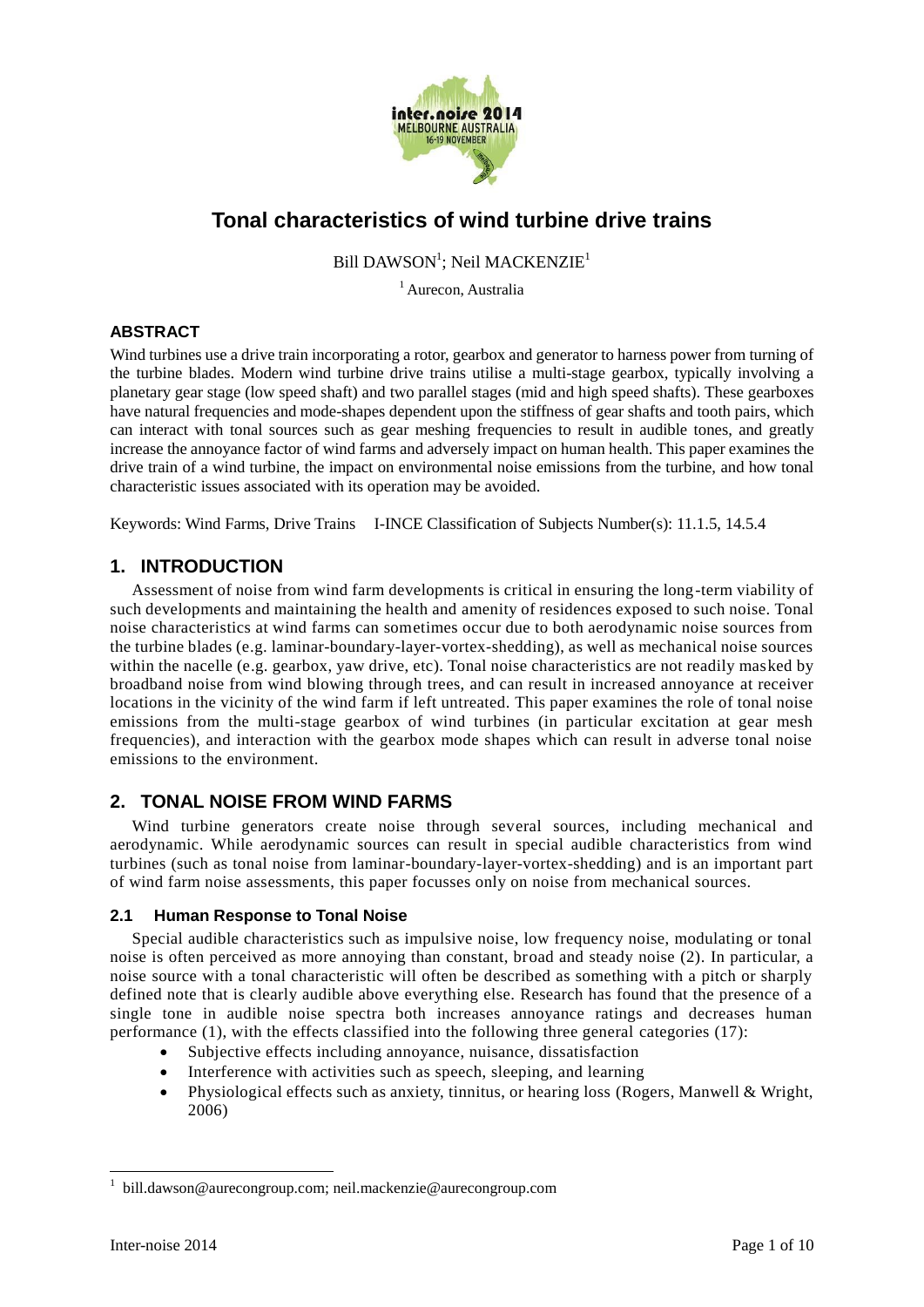#### **2.2 Assessment of Tonal Noise Characteristics**

To quantify the impact of tonal noise characteristics on human response, Australian and International Standards include a noise characteristic penalty, whereby a measured source level with a tone present is adjusted by arithmetically adding to the overall level, effectively making the assessment criteria more stringent than if no tone was present in the source noise. Assessment methodologies undertaken in Australia include the South Australia Wind farms environmental noise guidelines (2) where  $a + 5dB(A)$  penalty is applied where tonal audibility at a relevant receiver is greater than zero, and the New Zealand Standard NZS 6808:2010 'Acoustics – Wind Farm Noise' (14) (which is also referenced within the Policy and planning guidelines for development of wind energy facilities in Victoria (16)), where an adjustment of up to +6dB(A) is added to account for the adverse subjective response caused where tonal characteristics are audible.

The adjustment for tonal penalty will potentially limit the flexibility of wind turbine placement / number of wind turbines for wind farm developments, and tonal noise characteristics are therefore generally avoided through proper design and selection of wind turbines wherever possible.

## **3. WIND TURBINE DRIVE TRAINS**

The gearbox in a wind turbine is used to transfer torque loads from the wind to a rotary output for the generation of power. Generally the drive train arrangement is governed by the low-speed shaft powered by the wind, and the high-speed shaft of the generator as shown in [Figure 1.](#page-1-0)



**Figure 1 – Drivetrain configuration of a wind turbine (4)**

<span id="page-1-0"></span>The multi-stage gearbox of the wind turbine has three stages (a low speed planetary gear stage, and two higher-speed parallel gear stages, arranged as shown in in the schematic design in [Figure 2\)](#page-1-1) discussed in the following sections.



<span id="page-1-1"></span>**Figure 2 – Multi-stage gearbox arrangement (13)**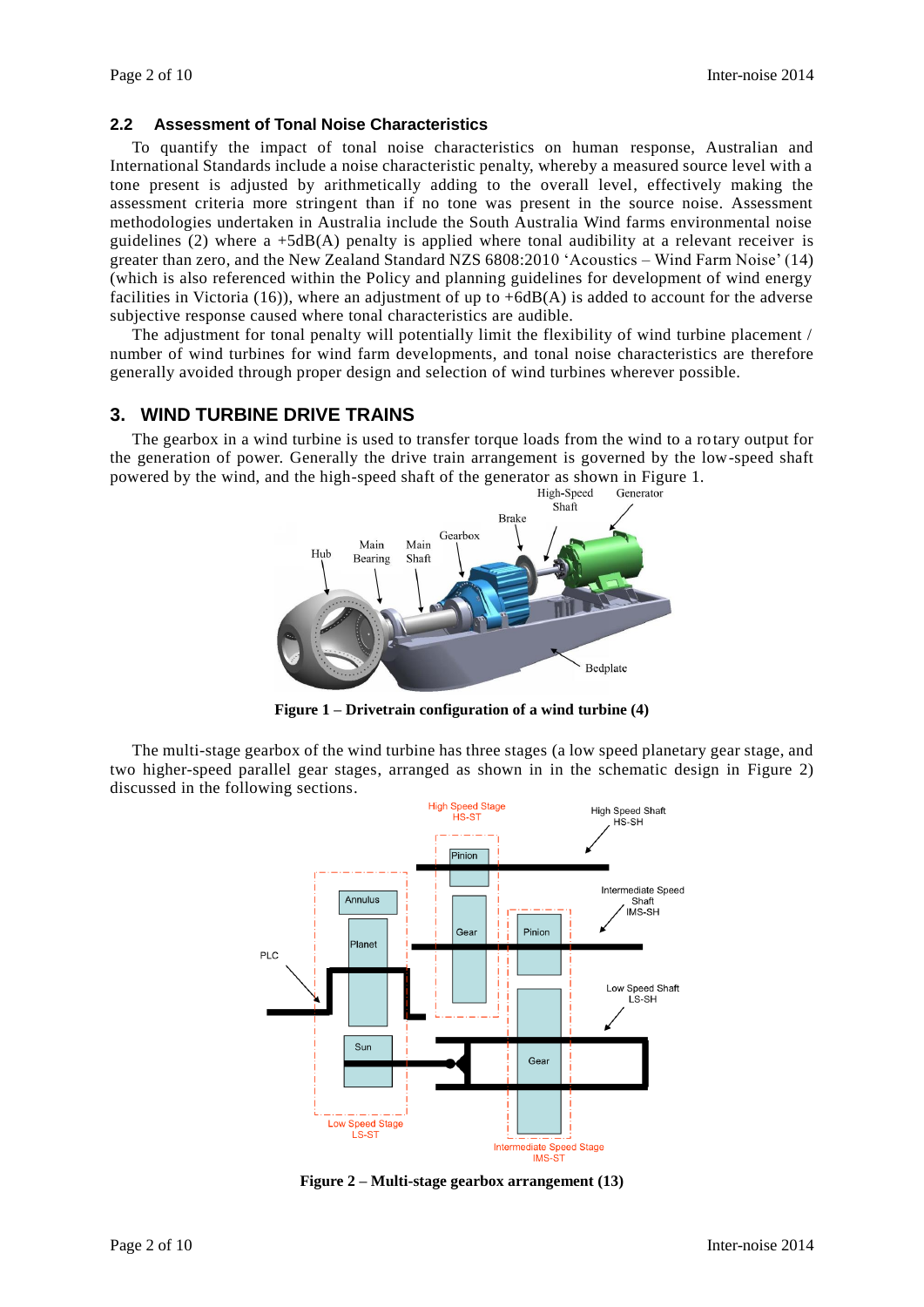#### **3.1 Planetary Stage**

The low speed planetary stage of the gearbox consists of three identical planet gear orbiting around a smaller sun gear, within a fixed ring gear housing (also called annulus gear, which is fixed to the gearbox housing), as shown in [Figure 3.](#page-2-0)



**Figure 3 – Planetary stage of the gearbox and rotational directions (4)**

<span id="page-2-0"></span>The three planet gears are carried by the planet carrier of the main shaft which passes through the main bearing and is driven by the wind turbine rotor. Rotation of the main shaft causes rotation of the sun gear and the connected Low Speed Shaft (LSS) in the same direction. All gears in the planetary stage of the gearbox have a helix angle (teeth cut at an angle to the axis).

#### **3.2 Parallel Stages**

Rotation of the sun gear and LSS from the planetary stage of the gearbox is transferred through two parallel stages involving the Intermediate Speed Shaft (ISS) before reaching the generator through the High Speed Shaft (HSS). Each parallel stage consists of helical gears in a wheel and pinion arrangement.

# **4. GEAR MESH FREQUENCIES**

Noise from gearboxes is generally tonal in nature, where noise occurs at discrete frequencies above the background noise level. One of the key frequencies which occur in all gearbox arrangements is the Gear Mesh Frequency (GMF). In a simple pinion / wheel gear arrangement, the GMF is the product of the gear rotational speed (in Hz), and the number of teeth on the gear.

Calculation of the GMF of the planetary stage takes into account the planets meshing with both the sun gear and the ring gear, with the planetary fundamental gear mesh frequency calculated in accordance with equation (1):

$$
F_{\text{mesh}} = (\omega_s - \omega_c) Z_s = (\omega_p - \omega_c) Z_p = \omega_c Z_r \tag{1}
$$

For  $n_p$  planets orbiting the sun gear, the prominent gear mesh frequency is then given by equation (2):

$$
GMF = n_p F_{mesh} = n_p \omega_c Z_r
$$
 (2)

[Table 1](#page-3-0) presents the calculated gear mesh frequencies for a multi-stage wind turbine gearbox.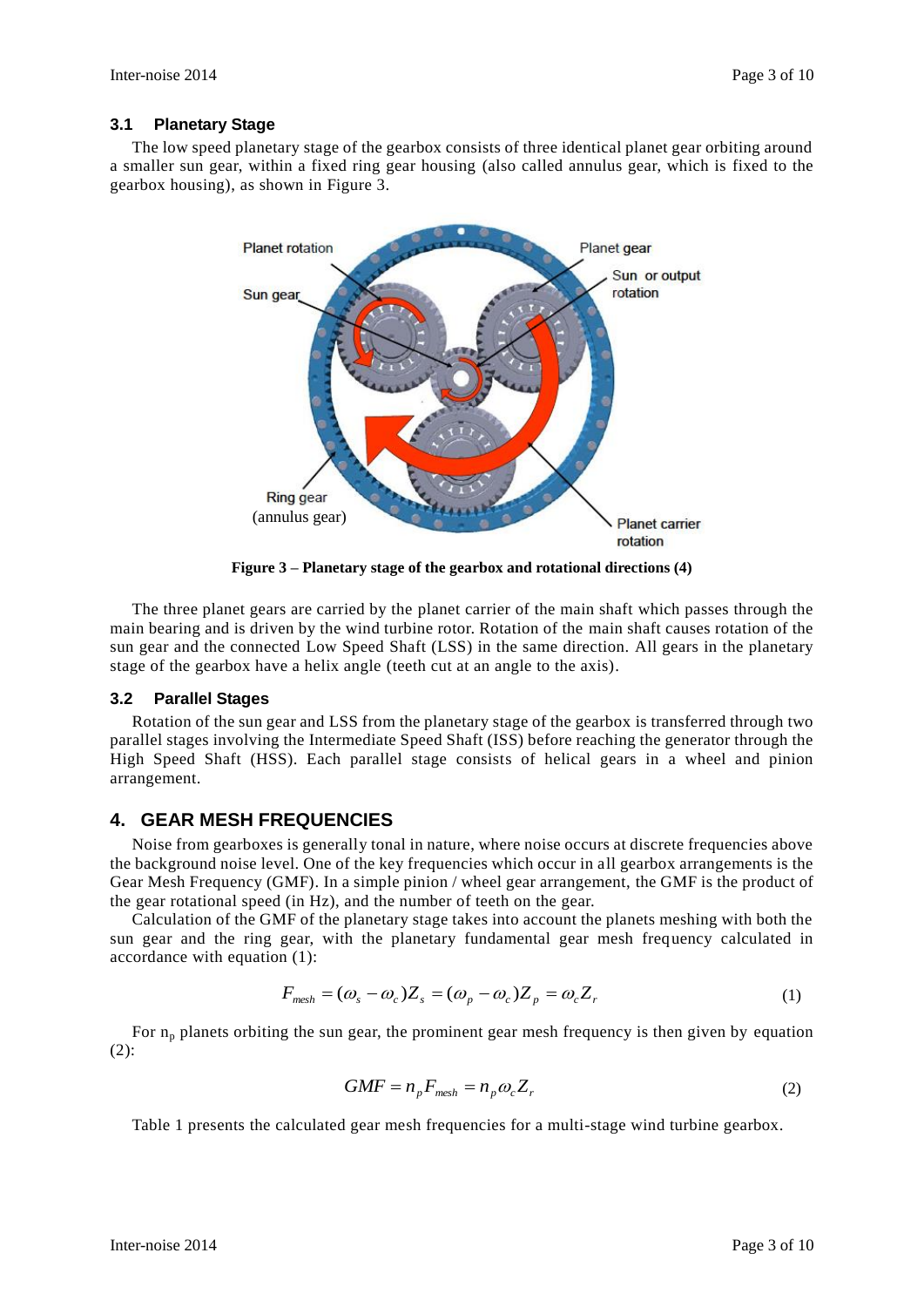<span id="page-3-0"></span>

| Component                   | Number of teeth | Speed (Hz) | GMF(Hz) |
|-----------------------------|-----------------|------------|---------|
| Ring gear                   | 87              |            |         |
| Planet gears                | 33              | 0.7        | 22.1    |
| Planet carrier (main shaft) |                 | 0.3        |         |
| LSS sun gear                | 18              | 1.5        | $66.2*$ |
| LSS wheel                   | 72              | 1.5        | 106.5   |
| IMS pinion                  | 18              | 5.9        | 106.5   |
| <b>IMS</b> wheel            | 93              | 5.9        | 550.0   |
| HSS pinion                  | 22              | 25.0       | 550.0   |

**Table 1 – Gear rotation and gear mesh frequencies of a wind turbine drive train**

\* *prominent gear mesh frequency for 3 planet gears*

Also important in investigation of the measured spectrum is the sidebands of the gear mesh frequency (example shown in [Figure 4\)](#page-3-1), which can indicate (15):

- irregularities in teeth spacing, causing impacts between teeth to not be equally spaced, and resulting in the acceleration and deceleration of the mating gear
- eccentric gears or shaft deflection / misalignment which causes gears to modulate the speed of the meshing gear (evident as mesh frequency sidebands at multiples of the pinion or wheel speed)



**Figure 4 – Order analysis (zoomed) showing the gear mesh frequency and side bands**

<span id="page-3-1"></span>Where an issue exists with one of the gears (e.g. eccentricity), the sidebands around the GMF are typically 1x rpm of the subject gear (due to eccentricity / imbalance of the gear rotation) or 2x rpm (due to gear coupling / shaft misalignment issues) (12).

Mesh defects which occur due to damage of the gears or wear with age will also cause adverse vibration as the teeth engage such as defects in the gear teeth (i.e. wear, chips, dents, cracks and pitting) and the condition of the contact between teeth. These defects result in discrete spectral lines in narrow band spectra which are investigated to identify drive train faults and damage.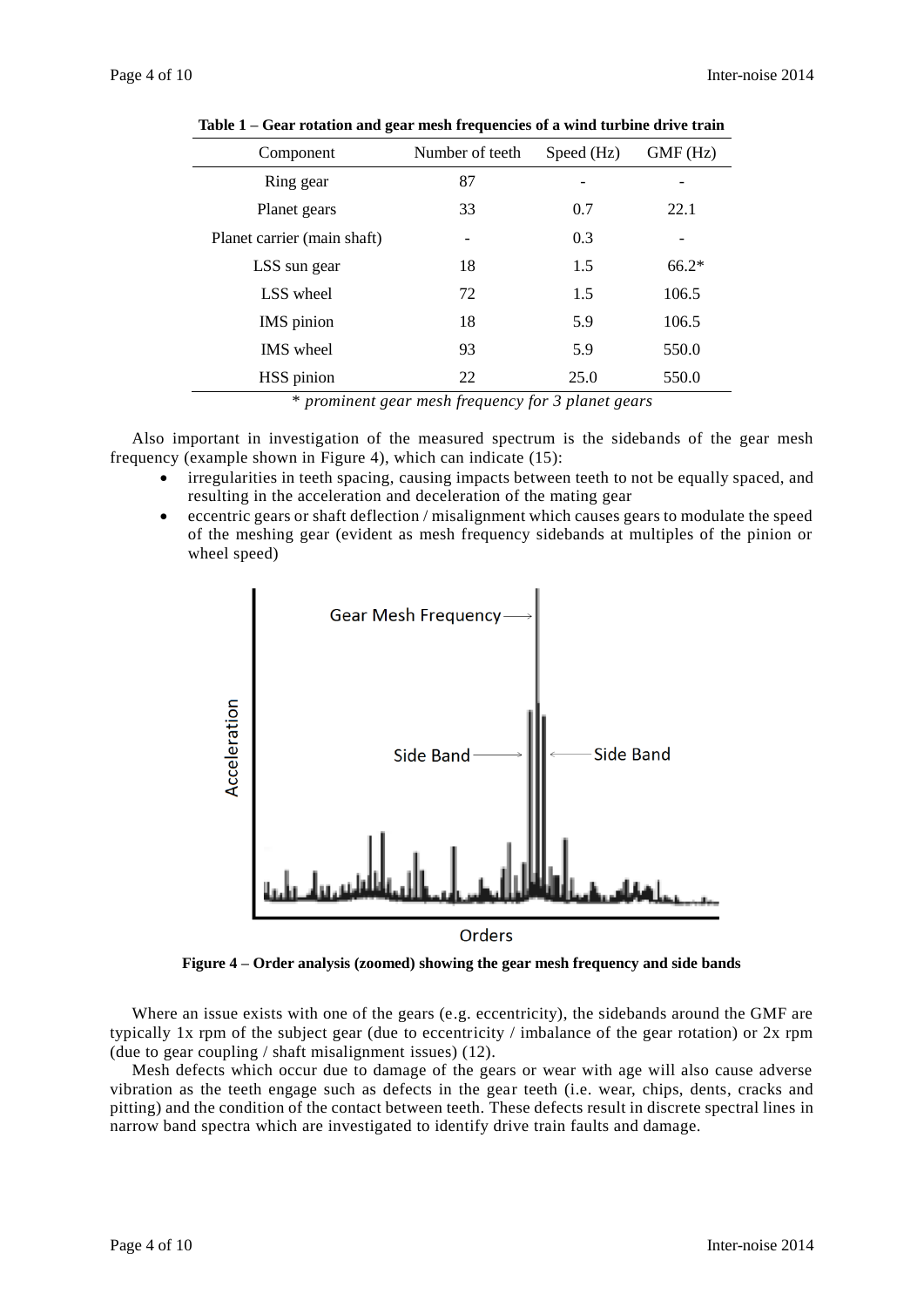# **5. EIGENMODES OF THE GEAR BOX**

Each of the excitations discussed in the previous section is useful in determining drive train faults, damage and degradation, however if these excitations occur at or near the natural frequency of another element within the wind turbine (including gearbox, turbine blades, nacelle casing, etc), the effect of the vibration will be magnified and the associated radiated noise can increase.

#### **5.1 Rigid Body Analysis (One DOF)**

Peeters et al (9) notes "in order to avoid resonance, it is important to know which eigenmodes can considerably influence the loads in the drive train. This means that in one way or another there should be a coupling between these modes and a source of excitation". The gearbox housing, shafts and gears are not a rigid structure, and stiffness of each element (including stiffness between meshed gear teeth) play an important role in the response of the drive train. Conventionally this has been modelled as a one degree of freedom system, with movement restricted to rotation of the drive tra in components.

Detailed investigation of the mode shapes was undertaken based on the work by Todorov and Vukov (10) which provides a frame-work for dynamic modelling of a three-stage wind turbine gear box (10 bodies and 11 degrees of freedom), with the tooth meshing modelled as a linear spring with stiffness as a time function. The differential equations describing the torsional vibrations of the wind turbine as outlined by Todorov and Vukov are given by equation (3).

$$
\left[M\right]\!\{\ddot{q}\} + \left[C(t) - \omega^2 C_\omega\right]\!\{q\} = \left\{T\right\} \tag{3}
$$

where M is the inertia matrix, C is the stiffness matrix and  $C_{\omega}$  matrix results from the carrier rotation.

Based on the method described in Todorov and Vukov (11), the natural frequencies and mode shapes are given by equation (4), with the simplification of mesh stiffness being constant and equal to the average stiffness over a cycle, and all external forces assumed to be zero.

$$
([M]^{-1}[C] - \lambda[E])\langle q \rangle = 0 \tag{4}
$$

Using the non-zero elements of the M and C matrices as outlined in the Todorov and Vukov paper, the following natural frequencies of the drivetrain were calculated based on a rotor operating speed of 15 rpm (frequencies given in Hz):

753.8, 456.8, 381.7, 245.9, 125.3, 15.9, 75.3, 59.9, 59.2, 58.7, 20.2

Coupling of the calculated natural frequencies of the drive train with the excitation frequencies calculated for gear meshing was then analysed using a Campbell diagram, where intersection of the plotted natural frequencies and the gear mesh frequencies for the rotor speed of interest show sources of tonal excitation sufficient to transfer to other radiating elements of the wind turbine (e.g. nacelle shell, rotors, generator casing, etc).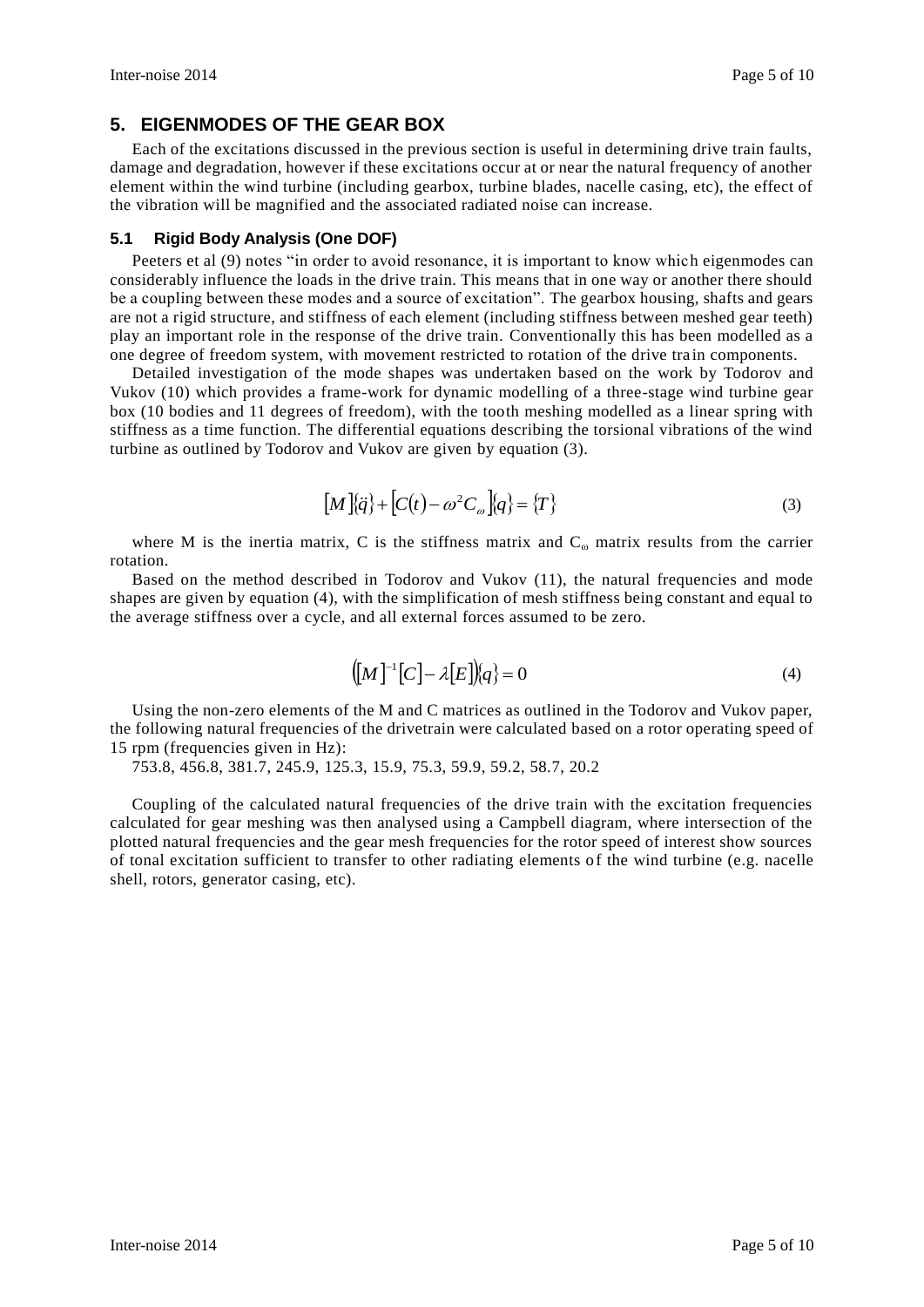

**Figure 5 – Example Campbell diagram which indicates GMF of the LSS and ISS (shown in green and red) in comparison with the dominant resonant frequencies (blue dotted lines). Intersections within the turbine operating rotor speed range indicate important radiating elements.**

#### **5.2 Multi-Body Analysis**

Conventional modelling methods using one degree of freedom (DOF) have been sufficient for modelling the dynamic behavior of the overall wind turbine, however analysis using these methods inadequately models the dynamic behavior of internal drive train components (8) at higher frequencies. Peeters et al (8) notes insight from additional analysis is useful for noise radiation calculations (and vibration monitoring), given internal drive train dynamics are in a frequency range well above overall wind turbine dynamics.

Peeters et al (8) describes the multi-body simulation technique, with differing levels of complexity, from the simplest one DOF torsional model, to rigid multi-body models that allow six DOF (translation/rotation) of individual drive train components, to flexible multi-body models. The modelling techniques (using LMS International's DADS – "Dynamic Analysis and Design System' software) are beyond the scope of this paper, however the techniques highlight the inaccuracies of assessing vibration using one DOF models.

Peeters provides a general overview of the flexibilities in the different models:

- Tooth Flexibility: Represented as tooth stiffness between components;
- Component Flexibility: Represented as a stiffness between components or integrated stiffness of a component;
- Bearing Flexibility: Represented as the stiffness between the component and the bearing housing.

Peeters presents a comparison of each modelling method at the high-speed parallel stage of a wind turbine gearbox, being a helical gear pair, as shown below in [Table 2.](#page-6-0) Peeters also presents results for a complete wind turbine drive train comparing only a torsional model with a rigid multi-body model. The significant reduction in frequency of the fourth mode ("y-z rotation of the pinion") between the torsional to rigid model and further reduction when flexibility of components is taken into account highlights the inaccuracy of one DOF modelling methods. The significant additional modes, all within the audible frequency range, further highlights the need to use more complex models to understand the potential for vibration and noise radiation from drive train components.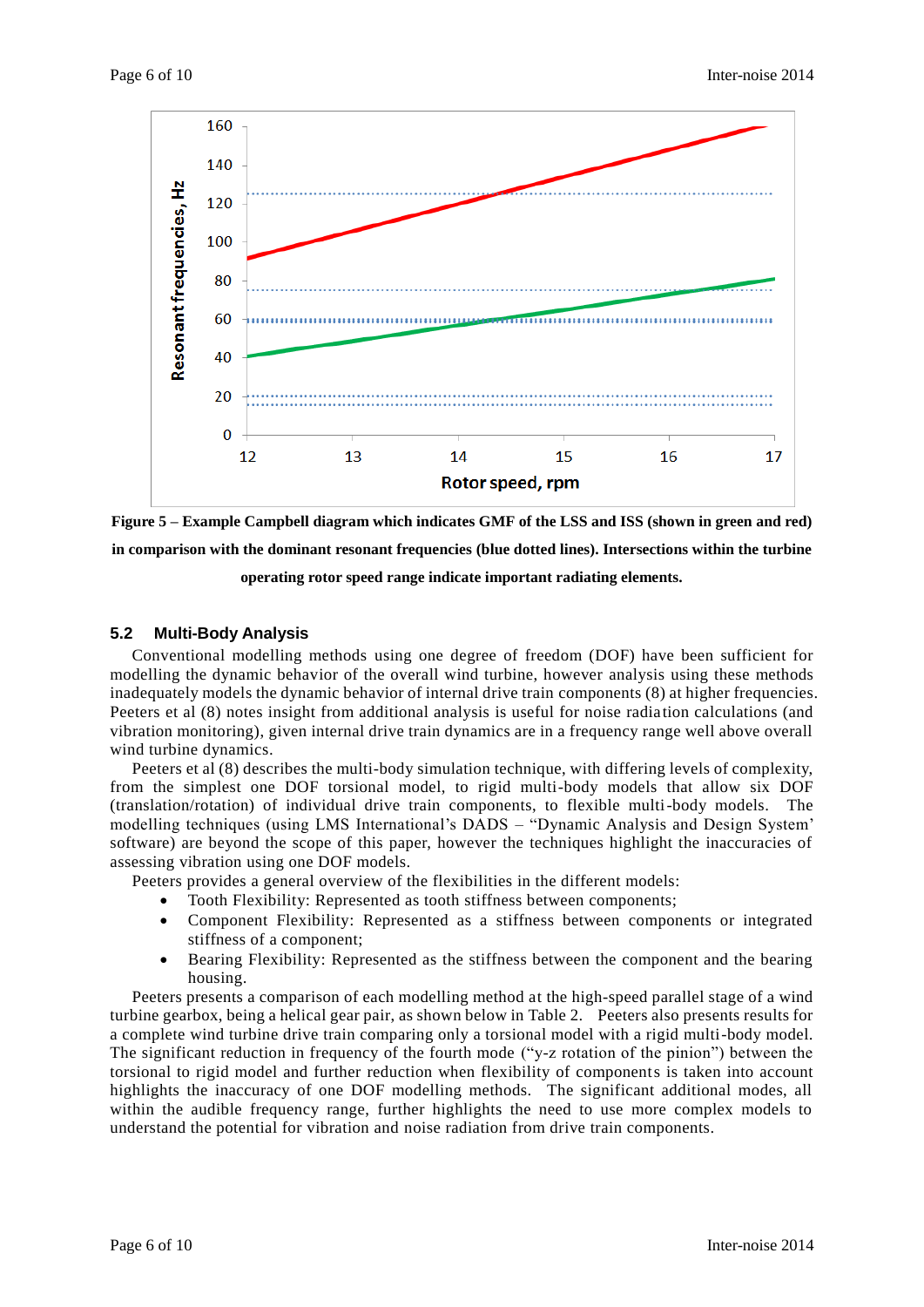| $\frac{1}{2}$  |                  |           |            |                            |  |  |
|----------------|------------------|-----------|------------|----------------------------|--|--|
| No.            | Torsional        | Rigid MBM | Flexible   | Mode Shape                 |  |  |
|                | model            |           | <b>MBM</b> |                            |  |  |
| 1              | $\boldsymbol{0}$ | $\theta$  | $\Omega$   | Rigid body mode            |  |  |
| $\overline{2}$ |                  | 400       | 395        | x translation pinion       |  |  |
| 3              |                  | 510       | 497        | x translation gear         |  |  |
| $\overline{4}$ | 1479             | 702       | 518        | y-z rotation pinion        |  |  |
| 5              |                  | 755       | 519        | y-z rotation pinion        |  |  |
| 6              |                  | 761       | 635        | y-z rotation gear          |  |  |
| 7              |                  | 775       | 696        | y-z rotation gear          |  |  |
| 8              |                  | 801       | 702        | y-z translation gear       |  |  |
| 9              |                  | 821       | 718        | y-z translation gear       |  |  |
| 10             |                  | 1003      | 848        | y-z translation pinion     |  |  |
| 11             |                  | 1197      | 1012       | y-z translation pinion     |  |  |
| 12             |                  | 1947      | 1634       | x rotation pinion and gear |  |  |

<span id="page-6-0"></span>**Table 2 – Comparison of modes of a helical gear pair using a torsional rigid body model, a rigid multi-body model, and a flexible multi-body model (8)**

# **6. TONAL NOISE EMISSION AND CONTROL**

## **6.1 Transmission Paths**

Tonal audibility issues can arise where the GMF excitation within the drive train is transmitted to other parts of the wind turbine, resulting in re-radiated structure borne noise. This includes noise radiation from the generator casing and other drive-train elements (e.g. brake, gearbox casing), transmission through the fixed torque arms with re-radiated noise from the drive train bed plate, the nacelle shell, or the wind turbine mast, or vibration transmission along the main shaft into the rotor, resulting in re-radiation from the hub or rotor blades. [Figure 6](#page-6-1) presents the key vibration transmission paths which require suitable vibration isolation treatment.



<span id="page-6-1"></span>**Figure 6 – Drivetrain configuration of a wind turbine (5)**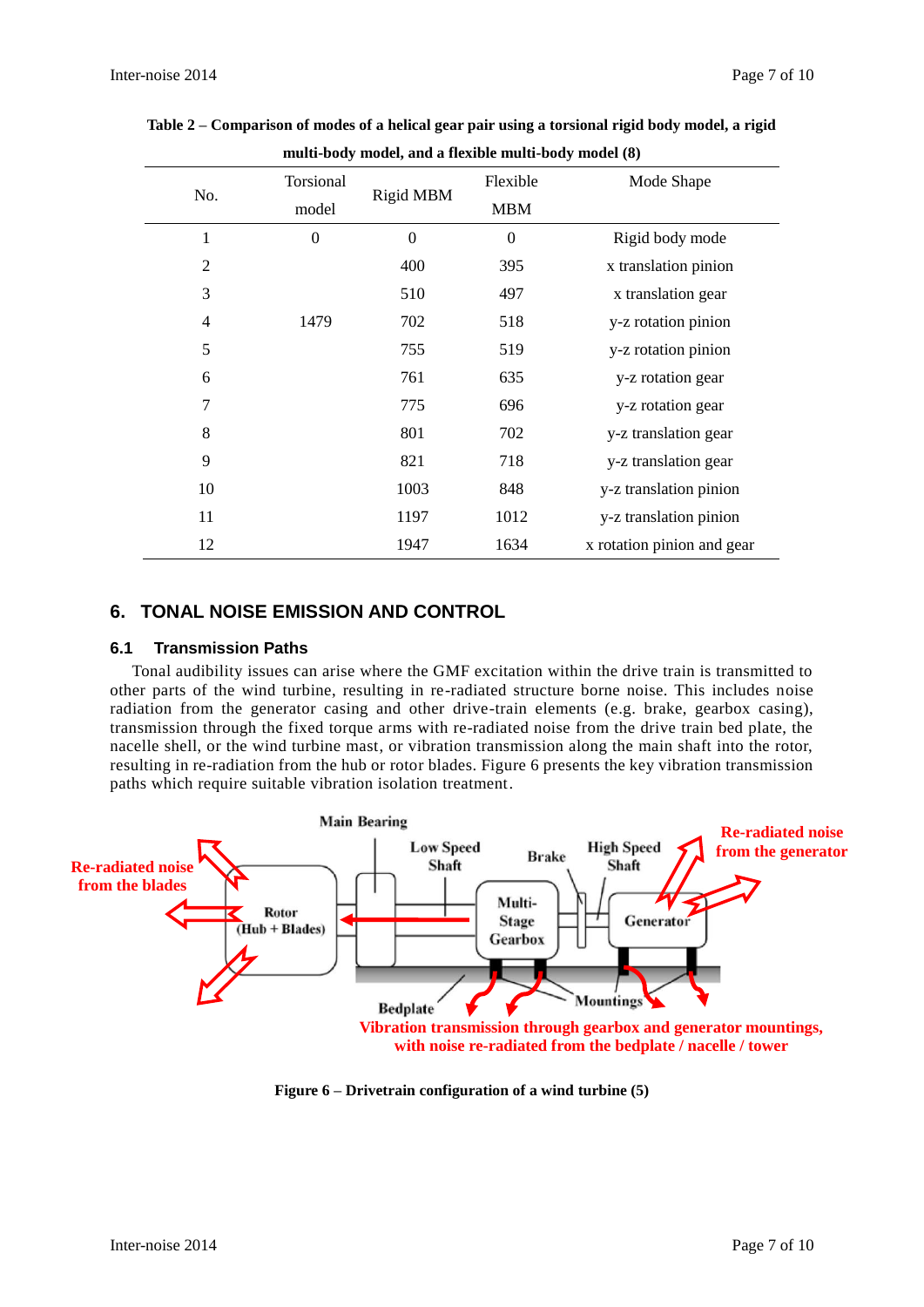#### **6.2 Acoustic Treatment**

There are two possible solutions for keeping a transmission unit quiet as described by Tuma (7):

- Introducing an enclosure to prevent noise radiation, which provides the easiest solution but has adverse impacts of difficult maintenance and inefficiency, along with issues associated with practical installation for a wind turbine
- Solving the noise problem at the source by improving the gear design, manufacturing or operation which is much more efficient but is technically challenging

In terms of solving noise, and in particular tonal characteristic problems at the source, isolating particular elements of the drive train is often effective in controlling structure -borne noise being re-radiated from other elements of the turbine. Treatment at the source also has the advantage of avoiding bulky enclosures, which would impact on both weight and accessibility within the confines of the nacelle.

Vibration transfer through the torque arms is typically managed by implementing rubber bearings at the anchor points on both sides of the drive train, and is one of the main transfer paths of noise from the drive train into the wind turbine structure (6). However, degradation of the rubber bushings over-time or improper design for the required torque loads may result in vibration flanking through the torque arms, and noise re-radiation from the wind turbine.

The generator and associated mounting locations on the bed plate are another potential path of vibration transmission, and elastomeric bearings are used for the suspension of the generator to control this flanking path. This flexible mounting is used to control structure-borne noise from the generator, while also ensuring that no stresses are produced in the mechanical drive train in the case of structural deformations.

Mechanical couplings are used to connect the HSS (output) shaft of the gearbox to the generator. Flexible shaft couplings are implemented to tolerate slight parallel and axial misalignment between the gearbox and the generator which would otherwise result in premature wear of bearings and equipment on both sides of the coupling (however tolerance of misalignments works only to a degree). Different types of flexible coupling can be implemented to the drive train including composite -disc couplings (shown in [Figure 7\)](#page-7-0) and link type couplings (where links located on each end of a tube are connected with rubber elements to tolerate misalignment and control structure -borne noise).



**Figure 7 – Composite disc coupling between the HSS and generator (18)**

<span id="page-7-0"></span>Depending on the source of the vibration within the drive train, tuned mass dampers (TMDs) may also be applied to various elements of the drive train / wind turbine to control structure -borne re-radiated noise based on an understanding of the natural frequencies of the wind turbine (e .g. the blades, tower, etc). Zhang and Nielsen (19) discuss passive control of edgewise vibrations using roller dampers and tuned liquid column dampers, where dampers were incorporated into a 13-DOF wind turbine model to reduce fluctuations of the generator torque (increase the quality of the generated power), and the coupled blade-tower-drivetrain vibrations. Other methods include rotational tuned mass dampers (RTMDs) attached to the main shaft to control transmission of gear mesh frequencies into the turbine blades, or tuned mass dampers fixed to the torque arms of the gear box (shown in [Figure 8\)](#page-8-0).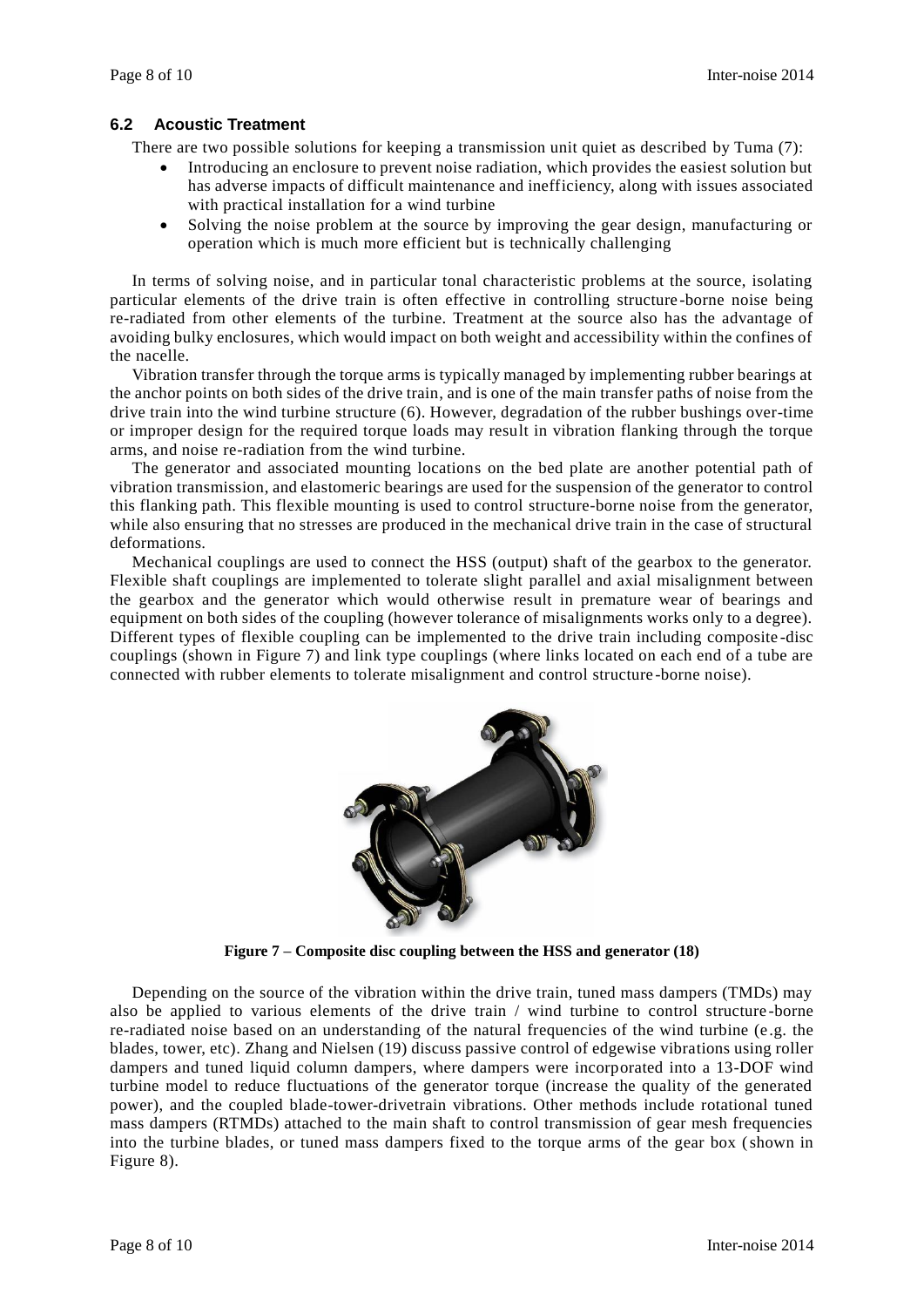

**Figure 8 – Structure-borne noise damper (3)**

# <span id="page-8-0"></span>**7. CONCLUSIONS**

Assessment of tonal noise emissions from the wind turbine into the environment, and in particular vibration transmission from the drive train into other elements of the wind turbine (e .g. blades, nacelle casing) will typically require a detailed understanding of the tonal characteristics at environmental receivers (i.e. narrow-band measurements undertaken for various operating scenarios, wind speeds, wind directions, meteorological conditions) to confirm the frequencies of interest. Subsequent investigation of the excitation frequencies within the wind turbine can then be undertaken to confirm the source of the tonal characteristic, and investigation of the natural frequencies of the drive train and other elements of the wind turbine used to determine the path of excitation and any re-radiated structure-borne noise to the environment.

Understanding the eigenmodes of the gearbox can be a complex process. Multi-body modelling techniques and analysis incorporating the dynamic behavior of internal drive train components will provide superior results compared to the rigid body (1-DOF) analysis commonly used for overall wind turbine dynamics. Vibration measurements of the wind turbine at the drive train / gearbox casing, above and below the vibration isolation bushings on the torque arm, the bed plate, the turbine rotors, the nacelle shell / casing, and the mast will assist with identifying the vibration sources / transmission paths, and calibration of the model.

# **8. REFERENCES**

- 1. Daniel Vastfjall (22 March 2013) Emotional Reactions to Tonal and Noise Components of Environmental Sounds. Proc SciRes 2013. Vol.4, No.12, 1051-1058.
- 2. Environment Protection Authority 2009, Wind farms environmental noise guidelines, Environment Protection Authority, South Australia
- 3. ESM Tuned Mass Dampers [ONLINE] Available at: www.esm-gmbh.de/EN/Products/Tuned\_mass\_dampers
- 4. F. Oyague (February 2009) Gearbox Modelling and Load Simulation of a Baseline 750-kW Wind Turbine Using State-of-the-Art Simulation Codes, National Renewable Energy Laboratory (NREL), Office of Energy Efficiency and Renewable Energy
- 5. I.P. Girsang, J.S. Dhupia, E. Muljadi, M. Singh and L.Y. Pao (September 2013) Gearbox and Drivetrain Models to Study Dynamic Effects of Modern Wind Turbines, National Renewable Energy Laboratory (NREL), Office of Energy Efficiency and Renewable Energy
- 6. J. Helsen, F. Vanhollebeke, D. Vandepitte and W. Desmet (2012) Some trends and challenges in wind turbine upscaling. Proc ISMA2012-USD2012. p. 4335-49.
- 7. Jiri Tuma (June 2009) Gearbox Noise and Vibration Prediction Control. International Journal of Acoustics & Vibration, vol. 14 issue 2, p. 99
- 8. Joris L. M. Peeters, Dirk Vandepitte and Paul Sas (19 September 2005) Analysis of Internal Drive Train Dynamics in a Wind Turbine, Wind Energy, John Wiley & Sons, Ltd.
- 9. J. Peeters, D. Vandepitte and P. Sas (2006) Structural analysis of a wind turbine and its drive train using the flexible multibody simulation technique. Proc ISMA2006. p. 3665-79.
- 10.Michael Todorov and Georgi Vukov (24-28 October 2010) Parametric Torsional Vibrations of a Drive Train in Horizontal Axis Wind Turbine. Proc CFSER 2010. p. 1-17